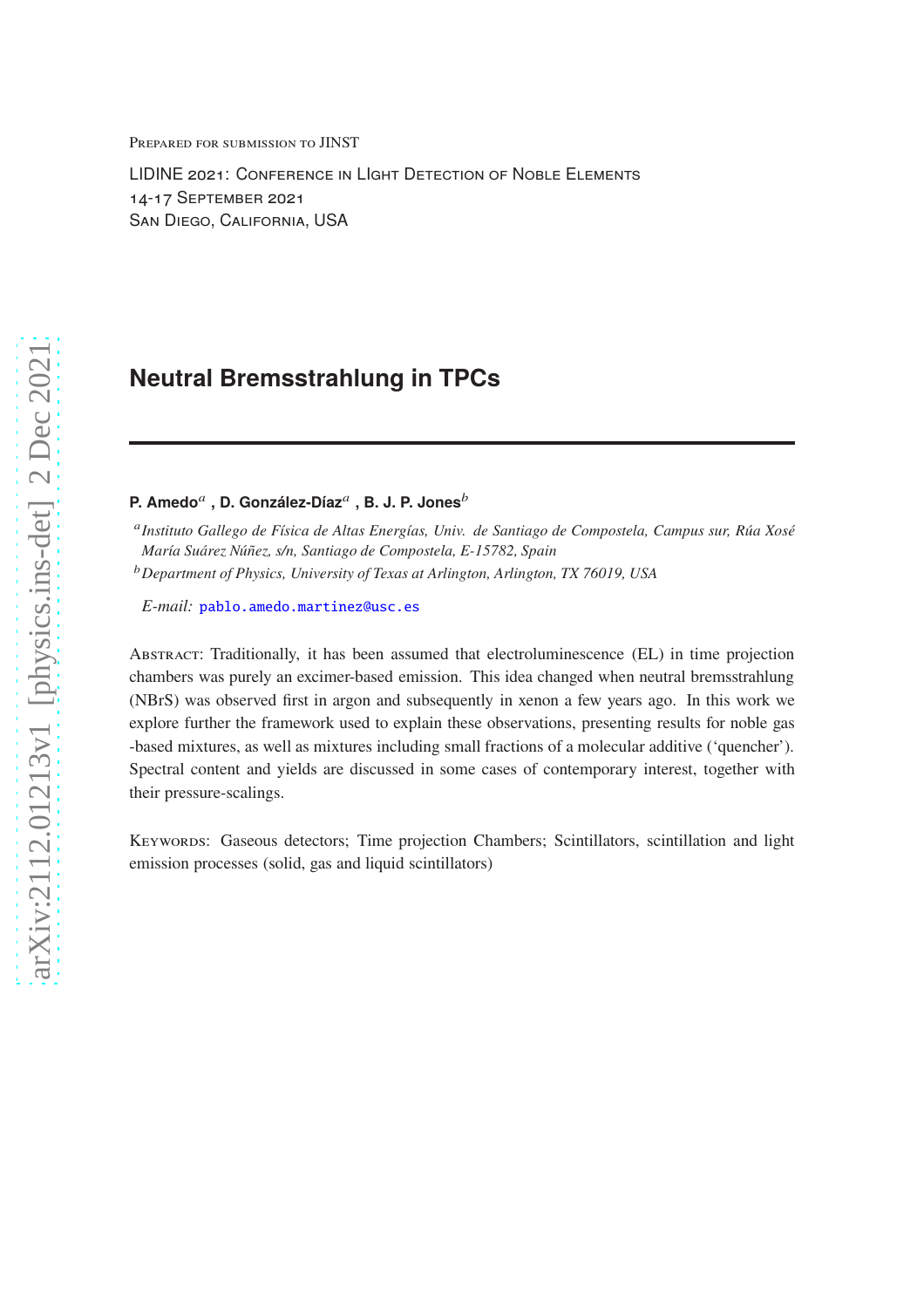## **Contents**

|                | 1 Introduction                           |                         |
|----------------|------------------------------------------|-------------------------|
|                | 2 Theory and calculation                 | $\overline{2}$          |
| 3 <sup>1</sup> | <b>Spectrum</b>                          | $\overline{\mathbf{4}}$ |
|                | 4 Noble and weakly-quenched gas mixtures | $\boldsymbol{4}$        |
|                | 5 Density scalings                       | $\overline{\mathbf{4}}$ |
| 6              | <b>Conclusions</b>                       | 5                       |
|                |                                          |                         |

#### <span id="page-1-0"></span>**1 Introduction**

Since their introduction in 1974 [\[1](#page-6-0)], time projection chambers (TPCs) have proved to be one of the most effective ways of detecting particles and reconstructing their trajectories. The versatility of these devices, being compatible with  $B$ -fields, allowing readout flexibility and a wide range of density media (from some 10's of mbar up to liquid or even solid phase), makes them the perfect tool to study many different phenomena in particle physics [\[2\]](#page-6-1).

In particular, TPCs making use of their scintillation signal (either primary or secondary) are being used in different experiments, such as direct dark matter searches [\[3](#page-6-2), [4](#page-6-3)], neutrinoless doublebeta decay ( $\beta\beta 0y$ ) [\[5](#page-6-4)] or double electron capture [\[6](#page-6-5)], but also in future neutrino experiments such as DUNE [\[7\]](#page-6-6). Depending on which noble element is used, they usually rely on well-known scintillation bands, such as the "second continuum" bands in xenon or argon, which are around 172 nm and 128 nm in gas, respectively [\[8\]](#page-6-7).

Until very recently, it was believed that secondary scintillation in noble element TPCs was produced solely from the excited states created by the primary ionization electrons when drifting across a high field region (conveniently situated at the anode plane). These states result largely on excimer production through three body processes, giving rise to those well-known emission bands [\[9](#page-6-8)]. This notion was challenged three years ago [\[10](#page-6-9)] by showing that there was light emission below the classical electroluminescence (EL) threshold of argon and proposing a mechanism to explain it: neutral bremsstrahlung (NBrS). Since then further studies were conducted, showing its presence in Xe and Xe-C<sub>2</sub>H<sub>6</sub> mixtures and helping to firmly establish the phenomenon [\[11,](#page-6-10) [12\]](#page-6-11).

Regarding the potential impact in real-world experiments, the readout of a dual-phase TPC demonstrator in the visible-band by making a partial use of this emission was performed in [\[13](#page-6-12)]. Despite the yields being much lower than those achieved through excimer emission, a number of advantages like the immunity of NBrS to quenching by impurities, fast nature, broad-band characteristics and low electric fields needed for operation make it a subject of ongoing technological interest. At the same time, the phenomenon has been shown to have an impact in ongoing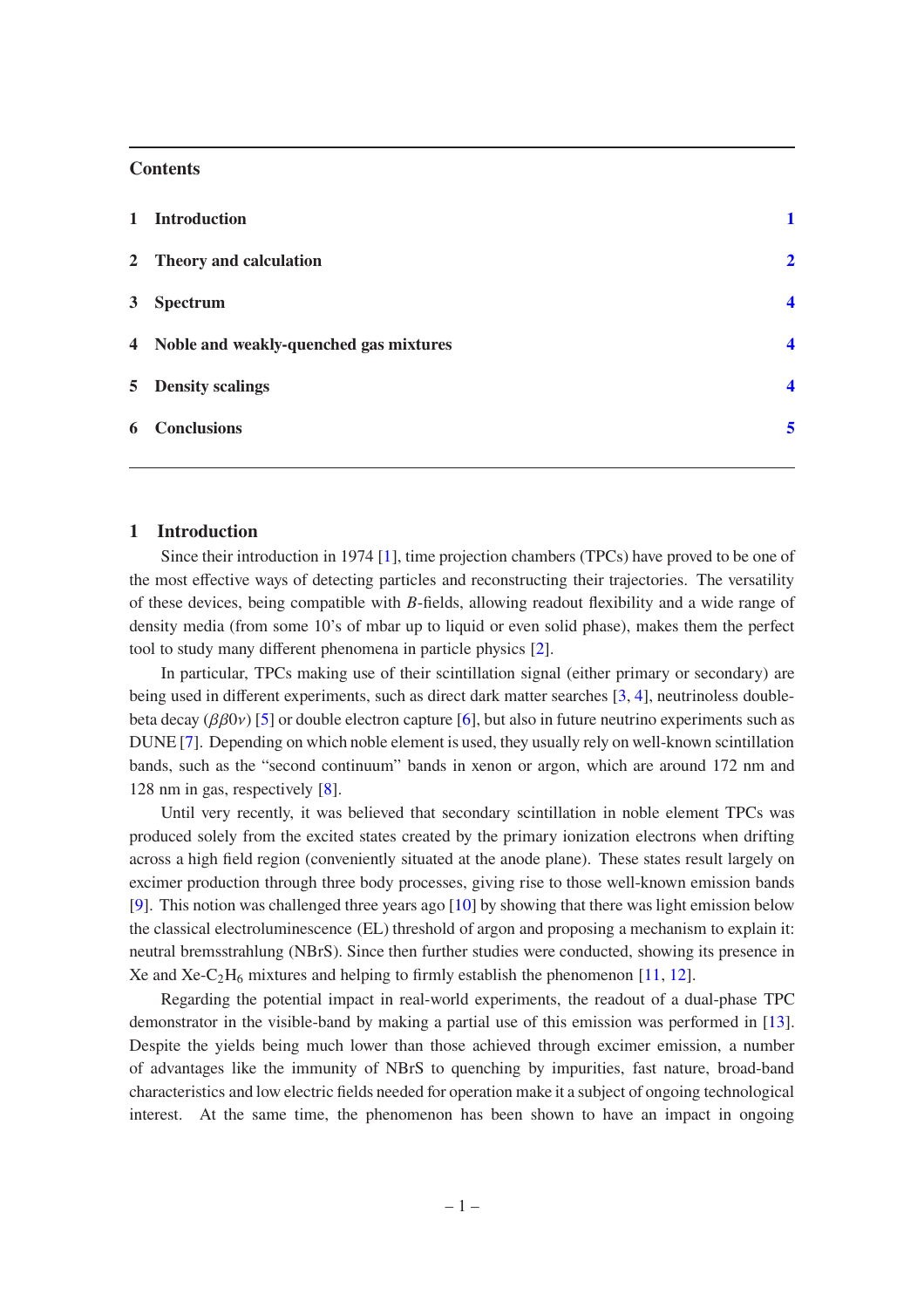experiments, causing background scintillation in the 'buffer' regions of single-drift (asymmetric) TPCs, i.e. between the cathode and photosensor plane [\[11](#page-6-10)].

In this work we explore the possibilities of the framework used to calculate NBrS in [\[11](#page-6-10)]. First we will introduce briefly the theoretical foundations of NBrS and explain how the calculations can be performed, giving results for a number of weakly quenched noble gases, conditions under which the current framework is expected to apply. Finally we will discuss the density scalings of the NBrS yields and its verification in transport.

## <span id="page-2-0"></span>**2 Theory and calculation**

In a process analogous to nuclear bremsstrahlung, NBrS can be viewed as the interaction of an electron with the dipole field of a neutral atom thereby leading to the emission of a photon, while conserving energy and momentum thanks to the atom recoil [\[14](#page-6-13)[–17](#page-6-14)]. This is possible even in the absence of permanent dipole moments of the gas species, as those can still interact with the incoming electron via induced dipole moments.

In order to study NBrS, Fermi's golden rule can be used to calculate the transition probability between the initial/final state of the incoming/scattered electron. This leads to the following result for the differential cross section per unit of photon frequency [\[14\]](#page-6-13):

<span id="page-2-1"></span>
$$
\frac{d\sigma}{dv} = \frac{8\pi e^2 v^3 m_e^2 k_f}{3\hbar^3 c^3 k_i} |M|^2
$$
\n(2.1)

being  $\hbar k_{i(f)}$  the initial (final) momentum of the electron and M a matrix element involving the initial and final states:

$$
|M|^2 \equiv |\langle \Psi_f | \vec{r} | \Psi_i \rangle|^2 \tag{2.2}
$$

Those may be approximated by using a scattering formalism based on partial waves and keeping the first terms. If approximating those by the ones used for computations in the case of the hydrogen ion (with 1% accuracy in that case, according to [\[16](#page-6-15)]), the following expression for the matrix element can be derived [\[14](#page-6-13)]:

$$
|M|^2 = \frac{64\pi^2}{(k_i^2 - k_f^2)^4} [k_i^2 Q(k_f) + k_f^2 Q(k_i)]
$$
 (2.3)

thus displaying explicit proportionality with the elastic scattering cross section  $Q$ . By plugging this differential cross section directly into equation [2.1](#page-2-1) and recalling the relationships  $\varepsilon_{i,f}$  =  $(\hbar^2/2m_e)k_{i,f}^2$ ,  $h\nu = \varepsilon_i - \varepsilon_f$ , we can obtain the final expression for the cross section per unit of photon frequency:

$$
\frac{d\sigma}{dv} = \frac{8 r_e}{3 c} \frac{1}{h\nu} \left( \frac{\varepsilon_i - h\nu}{\varepsilon_i} \right)^{1/2} \cdot \left[ \varepsilon_i \cdot Q_{(m)}(\varepsilon_i - h\nu) + (\varepsilon_i - h\nu) \cdot Q_{(m)}(\varepsilon_i) \right]
$$
(2.4)

Here we make explicit an ambiguity in the existing analytical derivations, through which the elastic and momentum transfer (subindex  $m$ ) cross sections can be used interchangeably (see [\[11\]](#page-6-10) for a discussion). In the following we will assume proportionality with  $Q_m$  for simplicity, although the differences are generally small and at the level of 10's of a %.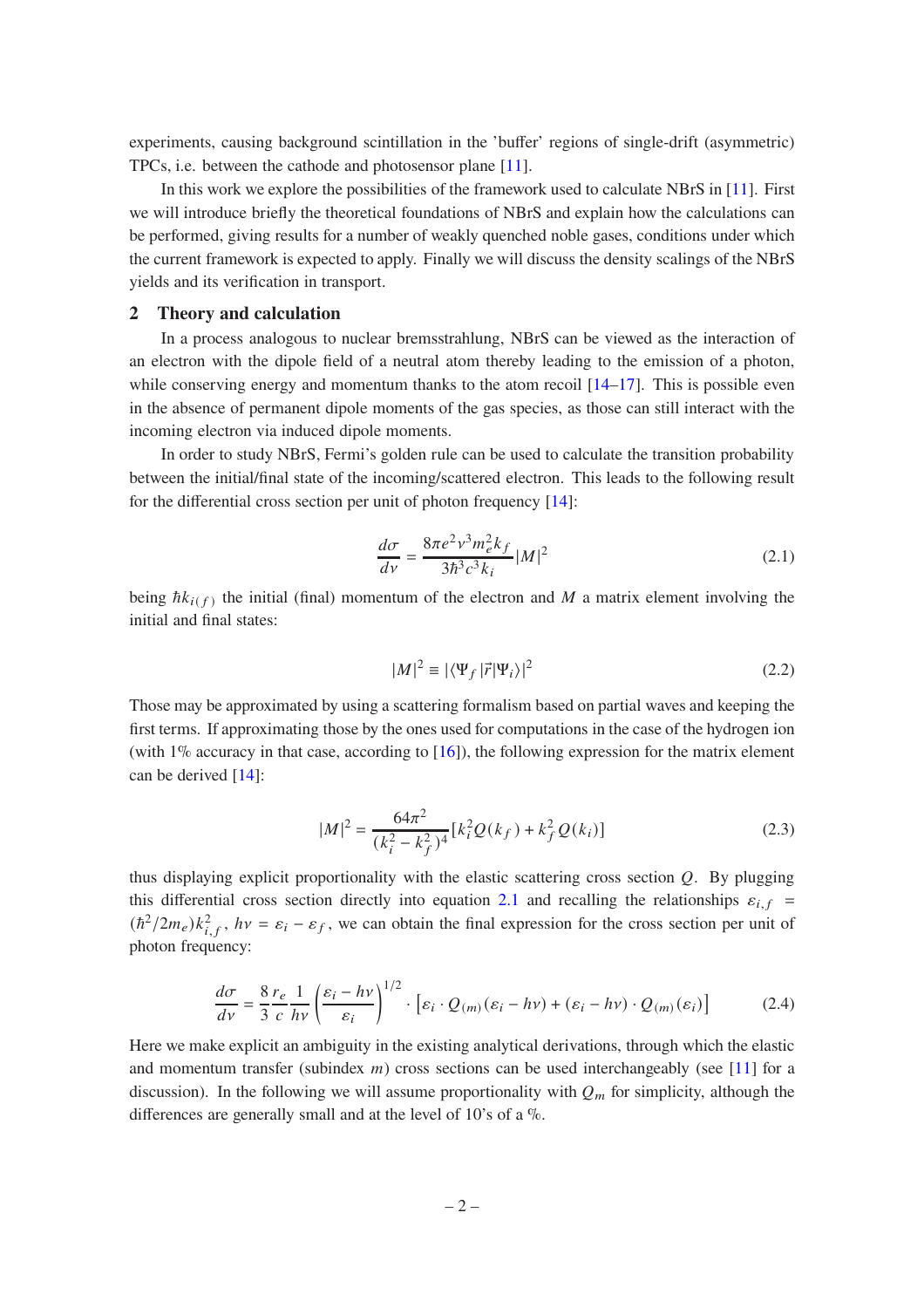In order to compute the NBrS emission rate in a TPC, a swarm of ionization electrons needs to be considered, characterized through an energy distribution  $dP/d\varepsilon$ . This is done by simply averaging the product of the energy-dependent velocity of the electrons ( $v(\epsilon)$ ), and the differential cross section for emission  $(d\sigma/d\nu)$  over the energy distribution of the electrons:

\n
$$
10^{\circ}
$$
\n

\n\n $\vec{E}$ \n

\n\n $\vec{E}$ \n

\n\n $\vec{E}$ \n

\n\n $\vec{E}$ \n

\n\n $\vec{E}$ \n

\n\n $\vec{E}$ \n

\n\n $\vec{E}$ \n

\n\n $\vec{E}$ \n

\n\n $\vec{E}$ \n

\n\n $\vec{E}$ \n

\n\n $\vec{E}$ \n

\n\n $\vec{E}$ \n

\n\n $\vec{E}$ \n

\n\n $\vec{E}$ \n

\n\n $\vec{E}$ \n

\n\n $\vec{E}$ \n

\n\n $\vec{E}$ \n

\n\n $\vec{E}$ \n

\n\n $\vec{E}$ \n

\n\n $\vec{E}$ \n

\n\n $\vec{E}$ \n

\n\n $\vec{E}$ \n

\n\n $\vec{E}$ \n

\n\n $\vec{E}$ \n

\n\n $\vec{E}$ \n

\n\n $\vec{E}$ \n

\n\n $\vec{E}$ \n

\n\n $\vec{E}$ \n

\n\n $\vec{E}$ \n

\n\n $\vec{E}$ \n

\n\n $\vec{E}$ \n

\n\n $\vec{E}$ \n

\n\n $\vec{E}$ \n

\n\n $\vec{E}$ \n

\n\n $\vec{E}$ \n

\n\n $\vec{E}$ \n

\n\n $\vec{E}$ \n

\n\n

<span id="page-3-2"></span>
$$
\frac{dN_{\gamma}}{dvdt} = \int_{0}^{\infty} N \frac{d\sigma}{d\nu} v(\varepsilon) \frac{dP}{d\varepsilon} d\varepsilon
$$
\n(2.5)

<span id="page-3-3"></span>**Figure 1**. Left: pressure-reduced scintillation yields for NBrS in noble gases as a function of electric field (integrated over the practical detection range 120-1000 nm). Right: example of emission spectra (rate per electron, second and nanometer) at a pressure-reduced electric field of  $E/P = 1200$  V/cm/bar,  $T = 300$  K and  $P = 1$  bar.

The yield per unit length, a magnitude easier to determine experimentally than the scintillation rate, can be calculated in the following way:

$$
Y \equiv \frac{dN_{\gamma}}{dz} = \frac{1}{v_d} \int_{v_{min}}^{v_{max}} \frac{dN_{\gamma}}{dvdt} = \frac{1}{v_d} \int_{v_{min}}^{v_{max}} \int_0^{\infty} N \frac{d\sigma}{dv} v(\varepsilon) \frac{dP}{d\varepsilon} d\varepsilon dv
$$
 (2.6)

where  $v_d$  is the drift velocity of the electrons in the gas. The above formalism can be easily extended for a weakly quenched gas (meaning in this context that NBrS emission involving inelastic degrees of freedom is expected to be subdominant). The yield calculation can be performed in the following way for a two-component mixture with concentrations  $f_A$  and  $f_B$ , and cross sections  $\sigma_A$  and  $\sigma_B$ :<sup>[1](#page-3-1)</sup>

$$
Y_{AB} (dP/d\varepsilon) = f_A \cdot Y_A (dP/d\varepsilon, \sigma_A) + (1 - f_A) \cdot Y_B (dP/d\varepsilon, \sigma_B)
$$
 (2.7)

<span id="page-3-0"></span>In order to have access to both the drift velocity and energy distributions, Monte Carlo simulations with a locally modified version of the Pyboltz transport code [\[18\]](#page-6-16) have been realized.

<span id="page-3-1"></span><sup>1</sup>An arbitrary number of compounds can be considered, but for simplicity we discuss only binary mixtures in this work.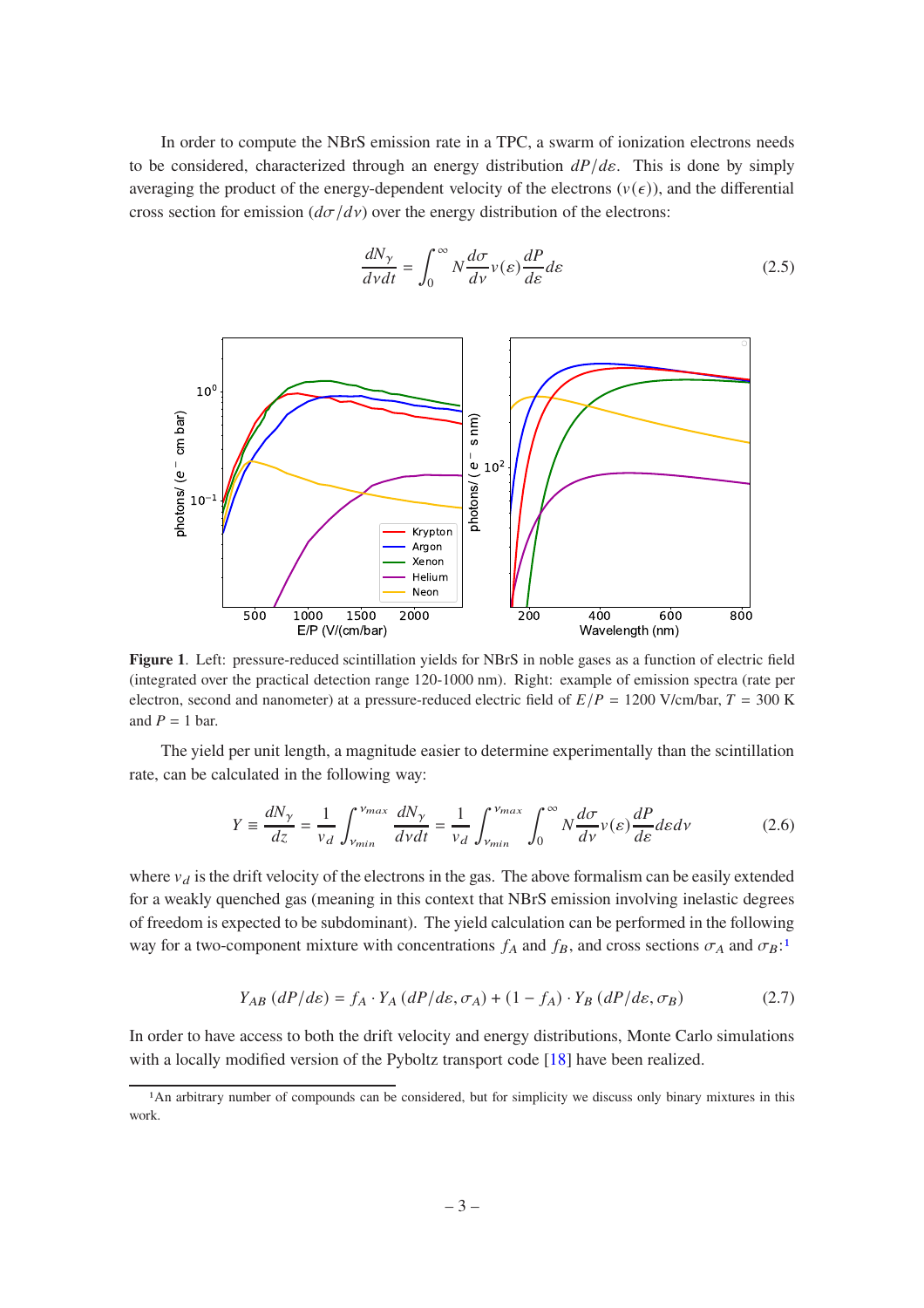#### **3 Spectrum**

NBrS is a broadband emission with a blue-wing depending on the maximum electron energy (equivalently, on the density-reduced electric field). Spectral emission rates obtained for noble gases based on expression [2.5](#page-3-2) can be found in figure [1.](#page-3-3) A reduced field roughly corresponding to the maximum of the emission was chosen.

#### <span id="page-4-0"></span>**4 Noble and weakly-quenched gas mixtures**

The integrated yields of NBrS (considered here in the practical range of interest of 120-1000 nm) can be 'tuned' to a considerable extent in noble element-mixtures, through the interplay between the different position of the Ramsauer minima, the impact of the cross sections on the energy distribution of the electrons (e.g., through the higher cooling power of helium) as well as the overall magnitude of the cross sections, that are directly proportional to the emission probability (e.g., with xenon cross section being generally higher at low energies). Figure [2](#page-4-2) shows for illustration tbe NBrS yields in mixtures of xenon-argon (left) and xenon-helium (right). In particular, as Xe-He mixtures are being considered for electroluminescence-based time projection chambers due to their low electron diffusion [\[19](#page-6-17)], it is interesting to note that the spurious presence of NBrS in the chamber would be beneficially suppressed.



<span id="page-4-2"></span>**Figure 2**. NBrS yield for mixtures based on xenon-argon (left) and xenon-helium (right), integrated over the wavelength range from 120 to 1000 nm, at  $T = 300$  K and  $P = 1$  bar.

Weakly quenched gas mixtures can be simulated as well, as it is seen in figure [3](#page-5-1) where Xe-CH<sub>4</sub> has been chosen for the purpose of illustration. In this case, the EL simulations from [\[20](#page-6-18)] have been added to illustrate the contributions of both electron cooling (shifting the curves towards higher  $E/P$  values) and scintillation quenching (suppressing the yields in the EL region) to the overall gas scintillation.

# <span id="page-4-1"></span>**5 Density scalings**

NBrS is expected to show scalings with the number density,  $N$ , (or pressure, at fixed temperature). The  $N$ -scaling on the yield,  $Y$ , can be understood from the fact that the probability of NBrS emission per collision is constant, so the yields are bound to depend linearly on the gas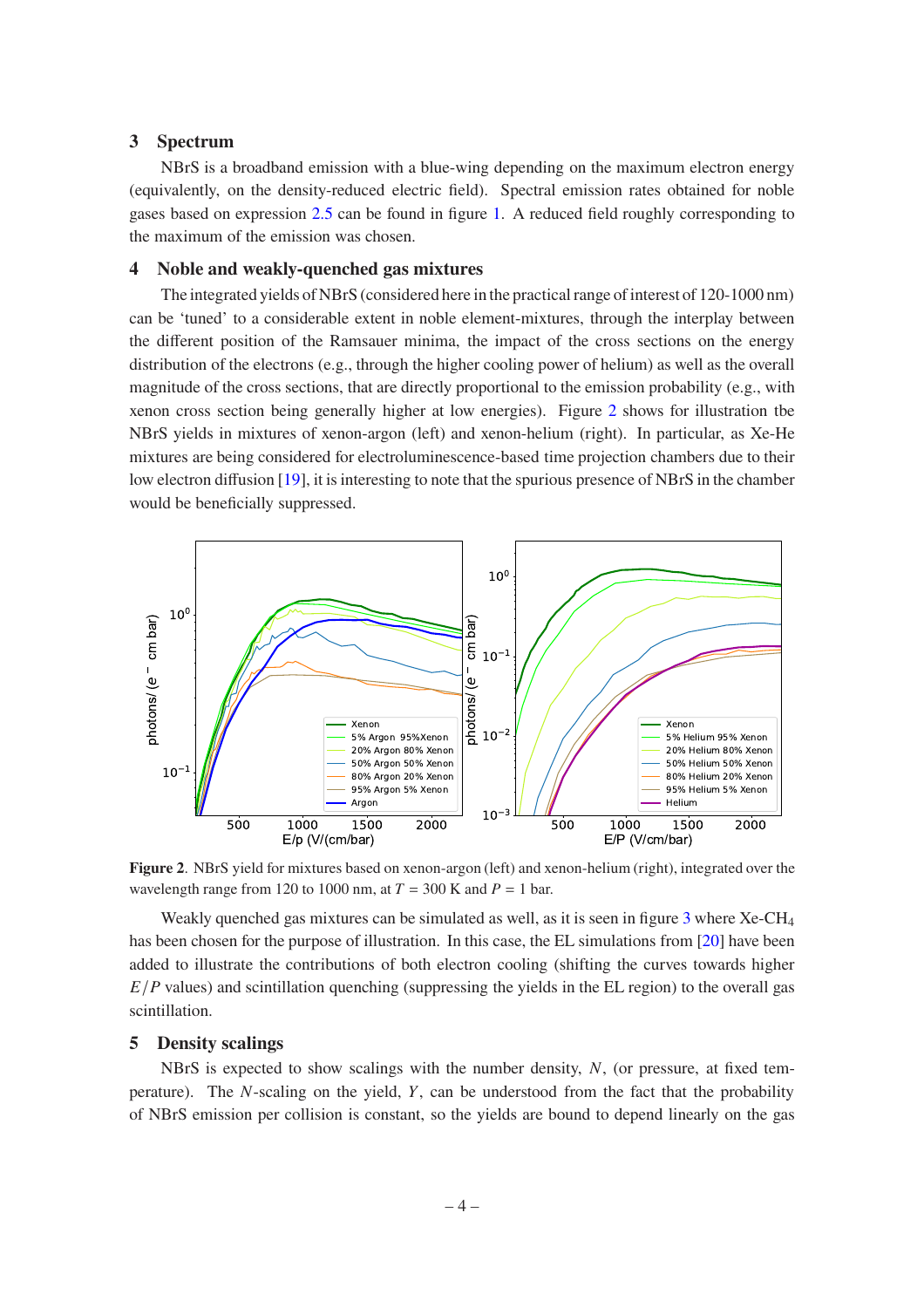

<span id="page-5-1"></span>**Figure 3**. Scintillation yields of Xe-CH<sup>4</sup> mixtures as a function of the pressure-reduced electric field (integrated over the practical detection range 120-1000 nm). The chosen dopings are  $0.11\%$ ,  $0.37\%$  and  $1\%$ (molar), and the gas operating conditions are 300 K and 1 bar. EL simulations have been taken from [\[20\]](#page-6-18).

gap and pressure. Concerning the electric field, as long as the energy distribution depends on its density-reduced value  $(E/N)$ ,  $Y/N$  can be expected to be a function of  $E/N$  too. The validity of these scalings in Monte Carlo is demonstrated over almost three orders of magnitude in figure [4.](#page-5-2)



<span id="page-5-2"></span>**Figure 4**. NBrS yield calculated for different densities of gaseous xenon in the range of 120 to 1000 nm at  $T = 300$  K. The green line corresponds to a reference simulation performed for  $P = 1$  bar and with a large number of collisions. At higher fields and densities the absolute yield increases (left plot) but the reduced yield stays the same at the same reduced electric field (right plot).

## <span id="page-5-0"></span>**6 Conclusions**

In this paper we have shown how to easily perform NBrS calculations for a wide variety of mixtures and elements, resorting to the open-source code Pyboltz. The predictive capability anticipated from the data-benchmarking performed with xenon in [\[11](#page-6-10)], should allow future experiments to take informed decisions on regard to this new effect. Implementation of the above algorithms in the Pyboltz repository [\[22](#page-7-0)] is currently being undertaken and expected to happen within weeks of the time of publication of this work.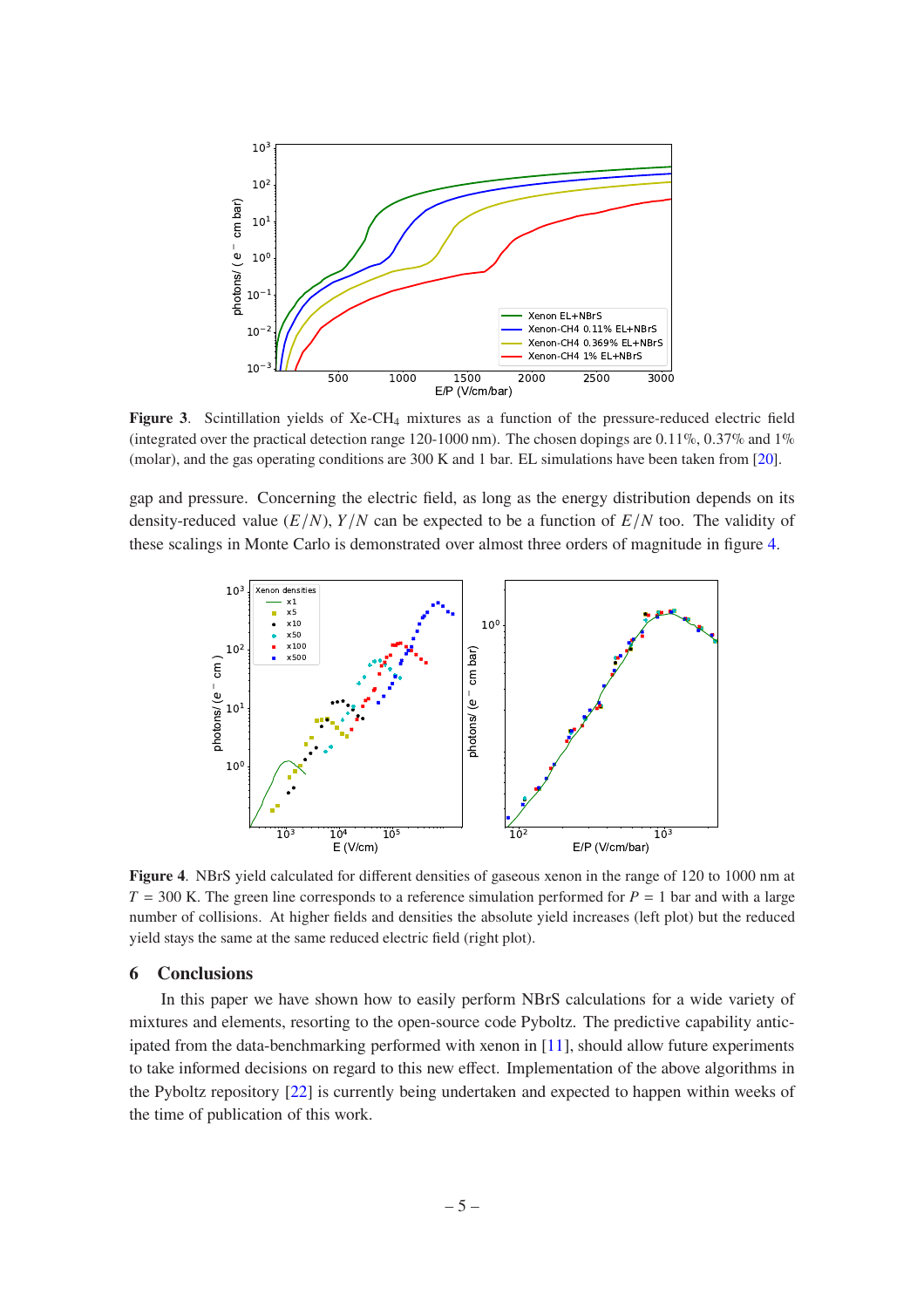#### **References**

- <span id="page-6-0"></span>[1] D. Nygren, *The Time Projection Chamber - A new 4*𝜋 *detector for charged particles*, PEP-144-1974.
- <span id="page-6-1"></span>[2] D. González-Díaz, F. Monrabal, S. Murphy Gaseous and dual-phase time projection chambers for imaging rare processes, *Nuclear Instruments and Methods in Physics Research Section A: Accelerators, Spectrometers, Detectors and Associated Equipment***878** (2018) 200.
- <span id="page-6-2"></span>[3] E. Aprile et al. (XENON collaboration), *The XENON1T Dark Matter Experiment*, *Eur. Phys. J. C* **77** (2017) 881.
- <span id="page-6-3"></span>[4] D.S. Akerib et al. (LUX-ZEPLIN collaboration), *Projected WIMP sensitivity of the LUX-ZEPLIN dark matter experiment*, *Phys. Rev. D* **101** (2020) 052002.
- <span id="page-6-4"></span>[5] S. Obara et al., *AXEL: High-pressure Xe gas TPC for BG-free*  $0\nu2\beta$  *decay search*, *Nucl. Instrum. Meth. A* **958** (2020) 162803.
- <span id="page-6-5"></span>[6] E. Aprile et al. (XENON collaboration), *Observation of two-neutrino double electron capture in* <sup>124</sup>*Xe with XENON1T*, *Nature* **568** (2019) 532.
- <span id="page-6-6"></span>[7] B. Abi et al *Volume IV. The DUNE far detector single-phase technology*, *JINST* **15** (2020).
- <span id="page-6-7"></span>[8] T. Takahashi et al., *Emission spectra from Ar-Xe, Ar-Kr, Ar-N2, Ar-CH4, Ar-CO2 and Xe-N2 gas scintillation proportional counters* , *Nucl. Instrum. Meth* 205 (1983) 591.
- <span id="page-6-8"></span>[9] E. Aprile, A. Bolotnikov, A. Bolozdynya, and T. Doke,*Noble Gas Detectors* (Wiley, 2007).
- <span id="page-6-9"></span>[10] A. Buzulutskov et al., *Revealing neutral bremsstrahlung in two-phase argon electroluminescence*, *Astropart. Phys.* **103** (2018) 29.
- <span id="page-6-10"></span>[11] C.A.O. Henriques, P. Amedo et al *Neutral Bremsstrahlung emission in xenon unveiled*, *Submitted to Physical Review Letters X*.
- <span id="page-6-11"></span>[12] P. Amedo, D. González-Díaz, B. J. P. Jones. *Neutral bremsstrahlung calculations for TPCs* talk at the Conference in LIght Detection of Noble Elements (LIDINE), San Diego, California, U.S.A., Sep 2021
- <span id="page-6-12"></span>[13] Aalseth, C.E., Abdelhakim, S., Agnes, P. et al. *SiPM-matrix readout of two-phase argon detectors using electroluminescence in the visible and near infrared range.* , *Eur. Phys. J. C* **81** , (2021) 153 , https://doi.org/10.1140/epjc/s10052-020-08801-2
- <span id="page-6-13"></span>[14] A. Dalgarno and N. F. Lane, *Free-free transitions of electrons in gases*, *Astrophys. J.*, **145** (1966) 623.
- [15] R. Johnston, *Free-free radiative transitions -a survey of theoretical results*, *J. Quant. Spectrosc. Radiat. Transf.* **7** (1967) 815.
- <span id="page-6-15"></span>[16] T. Ohmura, H. Ohmura, *Continuous Absorption Due to Free-Free Transitions in Hydrogen*, *Phys. Rev.*, **121, 2** (1961) 513.
- <span id="page-6-14"></span>[17] S. Geltman, *Continuum states of H*<sup>−</sup> *and the free-free absorption coefficient*, *JHEP*, **141** (2015) 376.
- <span id="page-6-16"></span>[18] B. Al Atoum, S. F. Biagi, D. Gonzalez-Diaz, B.J.P Jones, A.D. McDonald, 'Electron Transport in Gaseous Detectors with a Python-based Monte Carlo Simulation Code', *Comput. Phys. Commun.* **254** (2020) 107357.
- <span id="page-6-17"></span>[19] R. Felkai et al, *Helium–Xenon mixtures to improve the topological signature in high pressure gas xenon TPCs*, *Nuclear Instruments and Methods in Physics Research Section A: Accelerators, Spectrometers, Detectors and Associated Equipment* **905** (2018) 82.
- <span id="page-6-18"></span>[20] The NEXT collaboration., Henriques, C.A.O., Monteiro, C.M.B. et al, *Electroluminescence TPCs at the thermal diffusion limit*, *JHEP* (2019) 27. https://doi.org/10.1007/JHEP01(2019)027
- [21] L.G.H. Huxley and R.W. Crompton,*The Diffusion and Drift of Electrons in Gases* (Wiley, 1974).